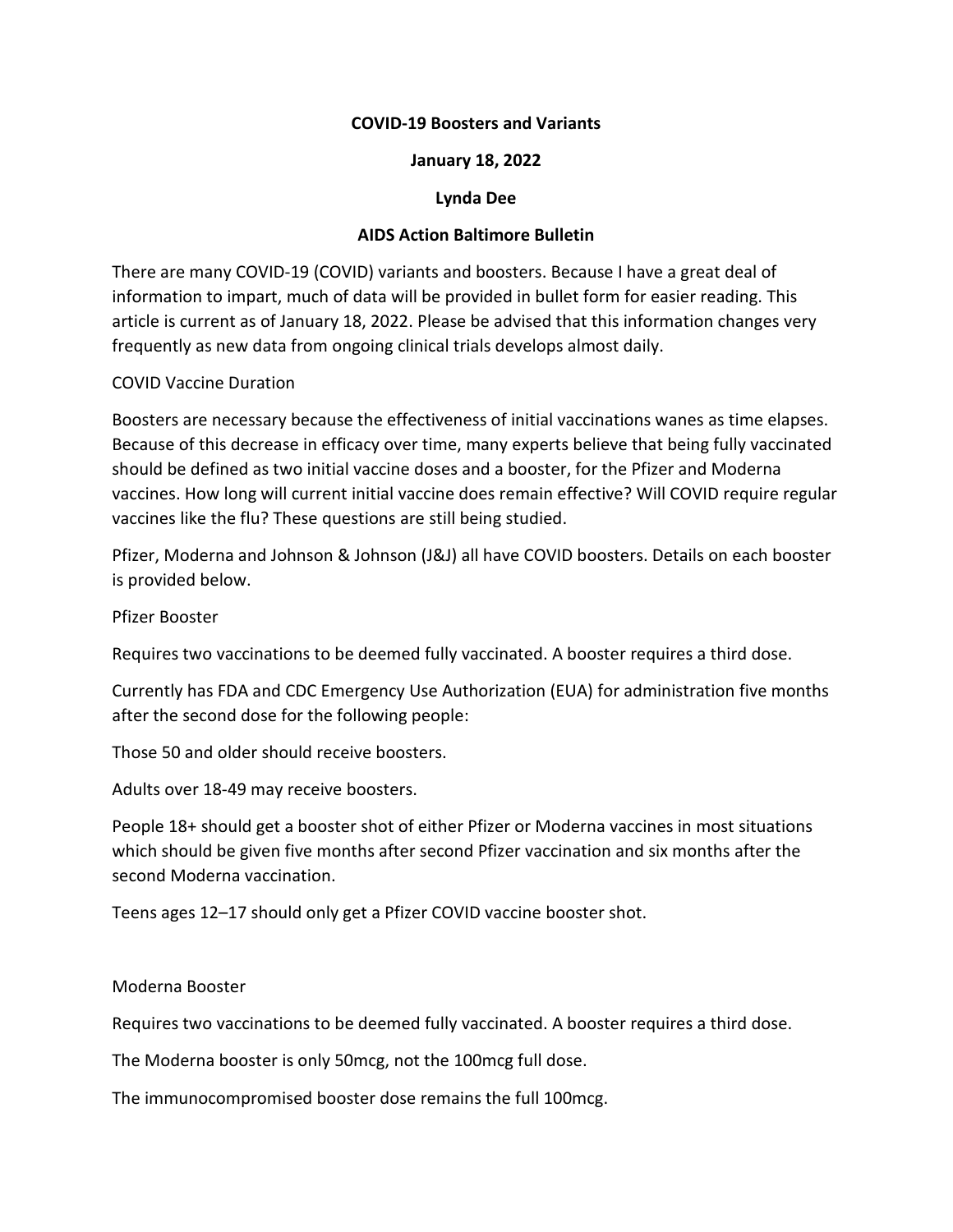Currently has FDA and CDC EUA authorization for administration five months after the second dose for the following people:

Those 50 and older should receive boosters.

Adults over 18-49 may receive boosters.

People 18+ should get a booster shot of either Pfizer or Moderna vaccines in most situations which should be given five months after additional primary shot.

There is no current Modena booster for teens 12-17.

### J&J Booster

The J&J vaccine consists of only one vaccine.

The J&J booster was not initially reviewed by the FDA in people exposed to the Delta variant because it was not submitted in time.

The FDA noted that the J&J vaccine was less robust than claimed because of the new Delta variant, and that the Pfizer and Moderna vaccines were more effective boosters.

The current CDC recommendation for people who had an initial J&J vaccine is as follows:

People 18+ should get a booster shot of either Pfizer or Moderna vaccines in most situations, given two months after the first dose of the J&J vaccine.

Mixing and Matching Different Vaccines

An NIH study has shown that the Pfizer and Moderna boosters are better than the J&J booster.

Pfizer and Modera boosters are safe, effective and interchangeable.

Moderna or Pfizer boosters are similarly effective.

Any combination of Pfizer and Moderna vaccines leads to increased antibodies.

A second booster with Pfizer or Moderna vaccines is more effective than second J&J dose.

What about second booster shots? The CDC currently recommends second boosters only for the immunocompromised, defined as follows:

Who Is Moderately or Severely Immunocompromised?

People are considered to be moderately or severely immunocompromised if they have: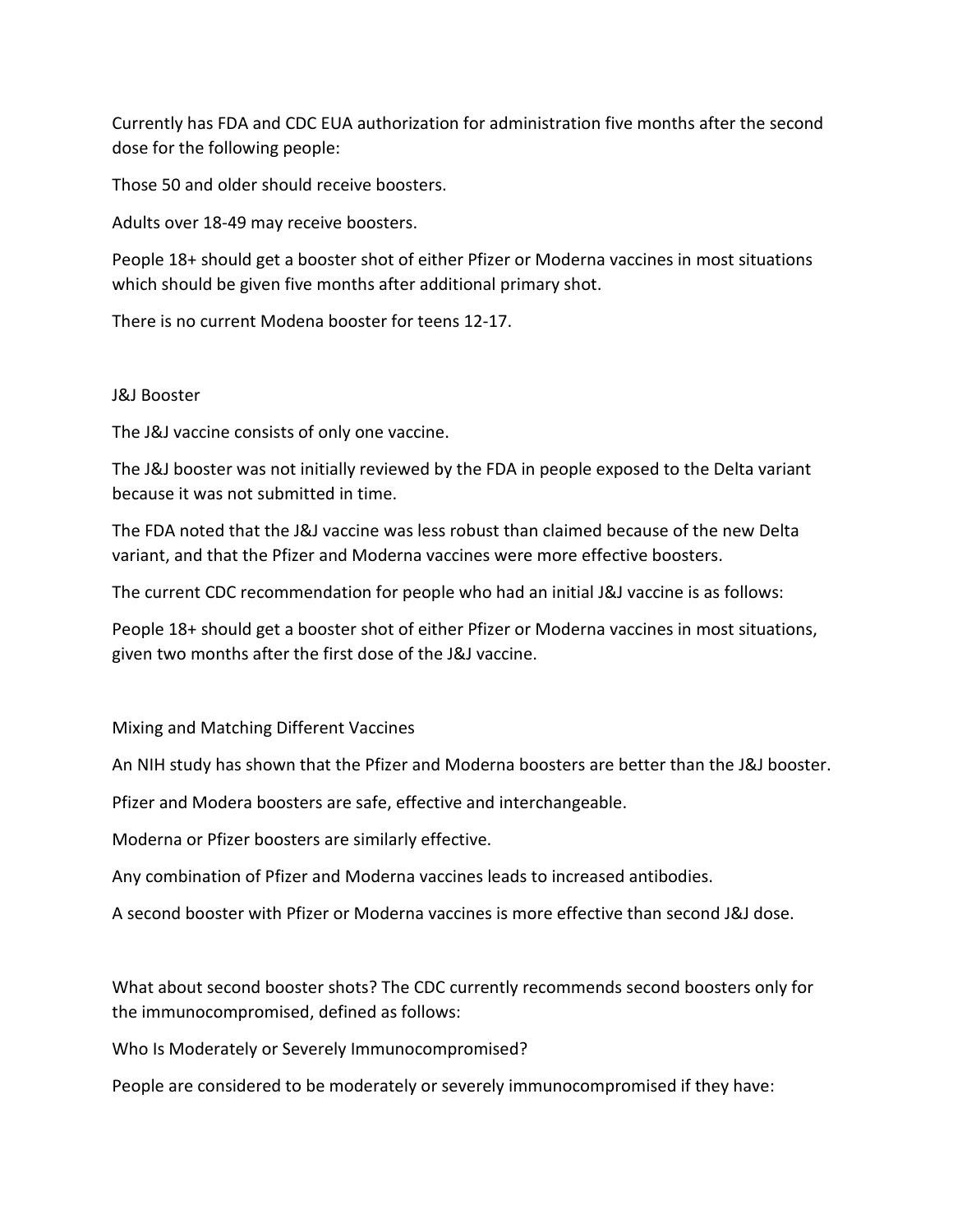Been receiving active cancer treatment for tumors or cancers of the blood

Received an organ transplant and are taking medicine to suppress the immune system

Received a stem cell transplant within the last two years or are taking medicine to suppress the immune system

Moderate or severe primary immunodeficiency (such as DiGeorge syndrome, Wiskott-Aldrich syndrome)

Advanced or untreated HIV infection

Active treatment with high-dose corticosteroids or other drugs that may suppress your immune response

People should talk to their healthcare provider about their medical condition, and whether getting an additional primary shot is appropriate for them. No proof of the above conditions is required for booster vaccinations.

## COVID Variants

So, what is a virus variant? All viruses mutate to survive, creating what are known as variants. Viruses depend on people and/or animals (hosts) to make more virus in order to keep infections alive and kicking. Many viruses have tools that enable them to change their genetic information, helping them to overcome a host's own immune defenses and to infect other hosts more effectively.

Genetically-modified viruses which are made up of a series of viral mutations are known as variants. Different viruses change their genetic information at different rates, meaning that certain types of viruses are better at this than others. For example, HIV replicates much faster than COVID. The success of viral variants also depends on other factors, such as how many hosts have already been infected with the virus. The more hosts that have been infected, the greater the opportunity for the virus to produce genetic variants. The more COVID spreads unchecked, the more variants develop. We know that hundreds of millions of people have been infected with COVID worldwide. Variants also develop more quickly in the immunosuppressed who have less defenses against the virus.

We have experienced international variants from the United Kingdom (UK), Brazil, South Africa, the Delta variant from India and Omicron from South Africa. One variant eventually overtakes other variants, often in very short order. Not long ago, the Delta variant overtook all other variants in the US. Now Omicron has overtaken the Delta variant in record time. To date, no variant has overtaken vaccines used in the US. Omicron may prove to be the first exception.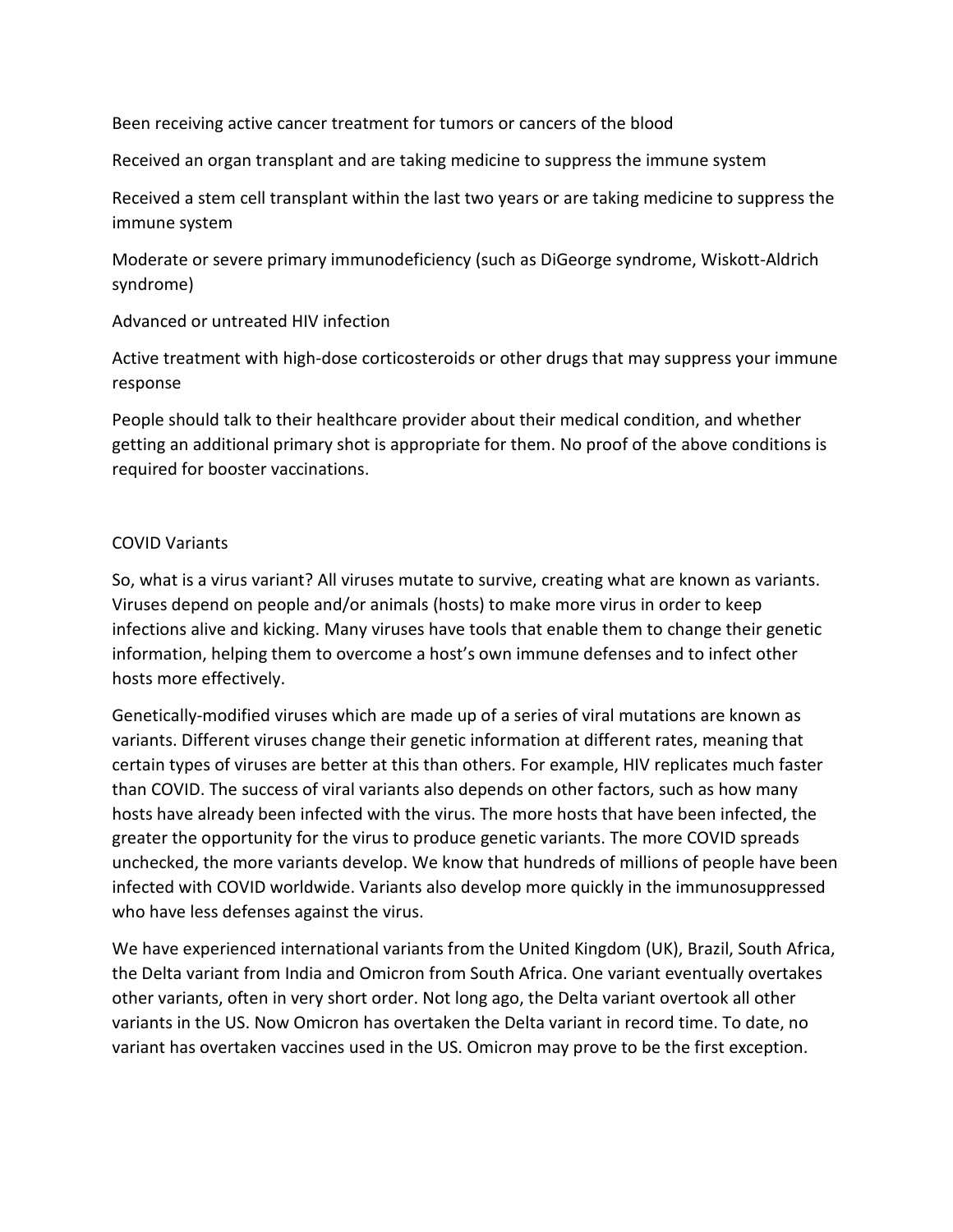## Delta Variant

Delta variant is more infectious and more deadly than previous variants. So far, Pfizer, Moderna and J&J vaccines remain effective against the Delta variant. Most breakthrough cases that occur in people fully vaccinated and boosted do not cause severe COVID, resulting in hospitalization, death, or the need for oxygen or ventilators. Variants may eventually overpower our vaccines if more people fail to be fully vaccinated and/or boosted.

# Omicron Variant – How Effective Are Second Boosters?

Worldwide notification of identification of the Omicron variant from South Africa occurred in November of 2021. Omicron may result in less severe disease because it thrives in the bronchial area of the chest rather than deep within the lungs. But Omicron is even more transmissible than the Delta variant, resulting in exponentially higher case numbers than the world experienced at the initial onset of COVID.

The Israelis are leaders in the field of COVID boosters. According to Israeli Prime Minister Naftali Bennett, a new preliminary Israeli study, looking into the effects of a second booster of the Pfizer COVID vaccine, showed with a high degree of certainty it is safe and increased antibodies by fivefold one week after vaccination, and showed a very high likelihood that the fourth dose will protect vaccinated people to a great degree against infection to some degree and against severe symptoms. Based on this data, the Israeli government made recommendations that a second Pfizer booster should be made available to healthcare workers and people over 60, four months after their first booster shot.

Dr. Gili Regev-Yochay, an important Israeli researcher, does not think a second Pfizer booster is effective enough against the Omicron variant. She believes the second booster increases antibodies in numbers similar to the first booster which does not make it equivalent to a booster. Dr. Regev-Yochay indicated that a second booster may be helpful to the immunocompromised, but it may not be very helpful to the entire population.

The Israeli data is very preliminary. Studies in Israel are continuing, including studies comparing Pfizer and Moderna boosters. We will have more information soon. It will be up to the FDA and the CDC to sort out the best use of second boosters in the United States.

The search is on for a universal COVID vaccine that will remain effective against all COVID variants. Stay tuned for the latest COVID vaccine, booster and variant information.

**Be sure to get vaccinated and boosted as soon as possible. Be sure to also mask up. All these prevention strategies are your best protection against serious COVID. The life you save may be your own or that of someone you love. Don't forget to get your second vaccine and booster when indicated. Here are links to vaccine sites in Baltimore City and Maryland:** 

[Where To Get Tested For COVID-19 In Baltimore](https://coronavirus.baltimorecity.gov/testing/where-get-tested-covid-19-baltimore-city) [Where To Get Tested For COVID-19 In](https://coronavirus.maryland.gov/pages/vaccine)  [Maryland](https://coronavirus.maryland.gov/pages/vaccine)